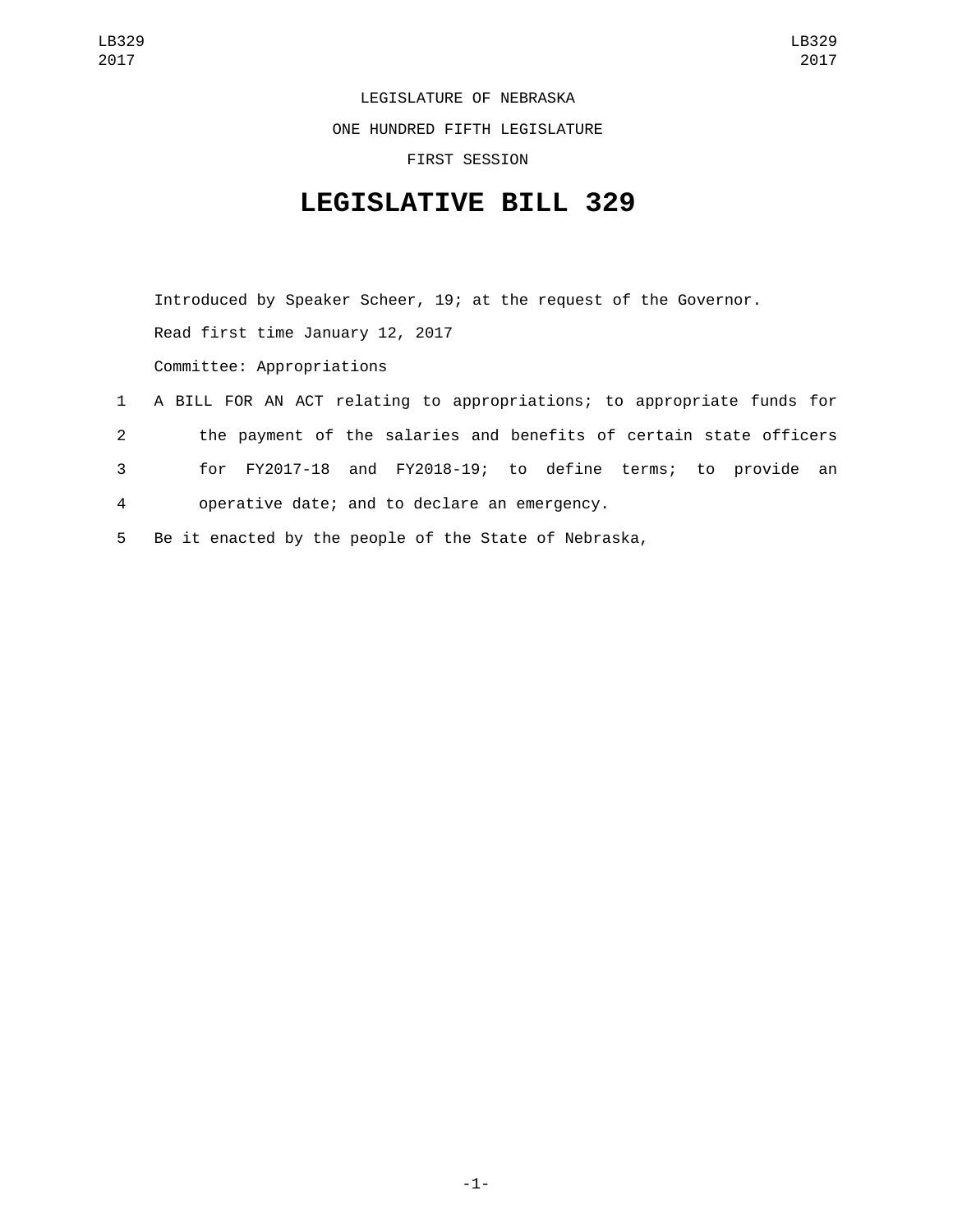1 Section 1. APPROPRIATION LANGUAGE.

2 There are hereby appropriated, for FY2017-18 and FY2018-19, the 3 amounts specified in this act, or so much as may be necessary, for the 4 salaries and benefits of officers of the Nebraska state government.

5 Sec. 2. DEFINITION OF APPROPRIATION PERIOD.

 For purposes of this act, FY2016-17 means the period beginning July 1, 2016, and ending June 30, 2017, FY2017-18 means the period beginning July 1, 2017, and ending June 30, 2018, and FY2018-19 means the period 9 beginning July 1, 2018, and ending June 30, 2019.

10 Sec. 3. NEBRASKA ACCOUNTING SYSTEM MANUAL DEFINITIONS.

 The definitions contained in the Nebraska Accounting System Manual, and any amendments thereto, on file with the Clerk of the Legislature are hereby adopted by the Legislature as the definitions for this act, except 14 as provided in section 21 of this act.

15 Sec. 4. DRAWING AND PAYING WARRANTS.

 The Director of Administrative Services shall draw warrants upon the proper fund in the state treasury for an amount not to exceed the appropriations set forth in this act upon presentation of proper documentation. The State Treasurer shall pay the warrants out of the 20 appropriate funds.

21 Workers' compensation premium assessments shall not be paid from the 22 programs listed in this act.

23 Sec. 5. AGENCY NO. 5 - SUPREME COURT

24 Program No. 3 - Supreme Court Judges' Salaries

| 25 |                                                   | FY2017-18 | FY2018-19 |
|----|---------------------------------------------------|-----------|-----------|
| 26 | <b>GENERAL FUND</b>                               | 1,420,538 | 1,424,577 |
| 27 | PROGRAM TOTAL                                     | 1,420,538 | 1,424,577 |
| 28 | SALARY LIMIT                                      | 1,203,823 | 1,203,823 |
| 29 | $Sec. 6. AGENCY NO. 5 - SUPREME COURT$            |           |           |
| 30 | Program No. 4 - Court of Appeals Judges' Salaries |           |           |

31 FY2017-18 FY2018-19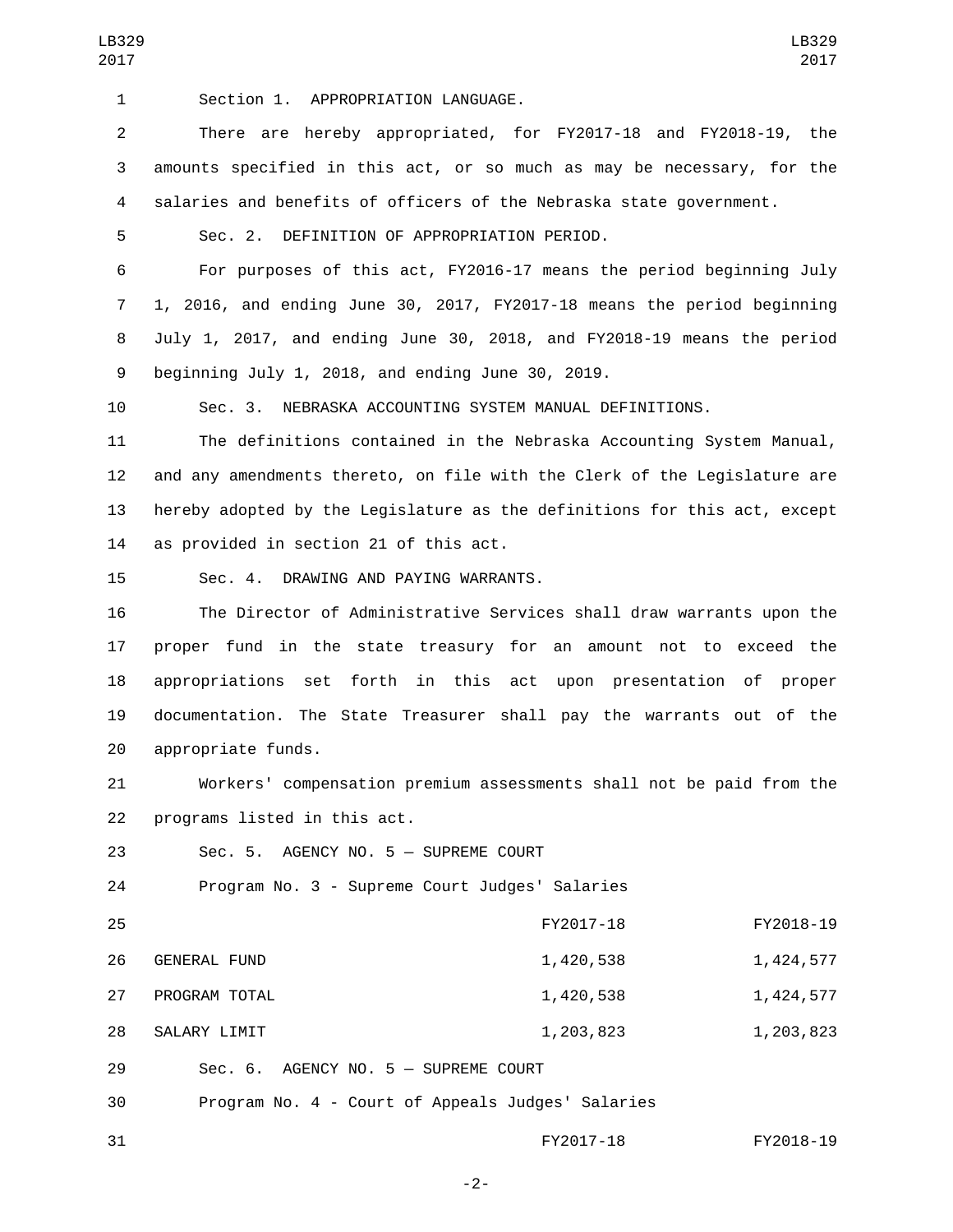| LB329<br>2017  |                                                                          |             | LB329<br>2017 |
|----------------|--------------------------------------------------------------------------|-------------|---------------|
| $\mathbf{1}$   | GENERAL FUND                                                             | 1, 171, 535 | 1, 175, 741   |
| $\overline{2}$ | PROGRAM TOTAL                                                            | 1, 171, 535 | 1, 175, 741   |
| 3              | SALARY LIMIT                                                             | 980, 257    | 980,257       |
| 4              | Sec. 7. AGENCY NO. 5 - SUPREME COURT                                     |             |               |
| 5              | Program No. 5 - Retired Judges' Salaries                                 |             |               |
| 6              |                                                                          | FY2017-18   | FY2018-19     |
| $\overline{7}$ | GENERAL FUND                                                             | 72,436      | 72,436        |
| 8              | PROGRAM TOTAL                                                            | 72,436      | 72,436        |
| 9              | SALARY LIMIT                                                             | 69,832      | 69,832        |
| 10             | The unexpended General Fund appropriation balance existing on June       |             |               |
| 11             | 30, 2017, is hereby reappropriated.                                      |             |               |
| 12             | The unexpended General Fund appropriation balance existing on June       |             |               |
| 13             | 30, 2018, is hereby reappropriated.                                      |             |               |
| 14             | The budget division of the Department of Administrative Services         |             |               |
| 15             | shall administratively transfer General Fund appropriations or Salary    |             |               |
| 16             | Limits or both among Programs 3, 4, 5, 6, and 7 within Agency 5, upon    |             |               |
| 17             | written certification by the State Court Administrator that the Nebraska |             |               |
| 18             | Supreme Court has determined that such transfer is necessary for the     |             |               |
| 19             | efficient functioning of statewide court operations and the proper       |             |               |
| 20             | administration of justice.                                               |             |               |
| 21             | Sec. 8. AGENCY NO. 5 - SUPREME COURT                                     |             |               |
| 22             | Program No. 6 - District and Juvenile Court Judges' Salaries             |             |               |
| 23             |                                                                          | FY2017-18   | FY2018-19     |
| 24             | GENERAL FUND                                                             | 12,523,675  | 12,579,248    |
| 25             | PROGRAM TOTAL                                                            | 12,523,675  | 12,579,248    |
| 26             | SALARY LIMIT                                                             | 10,658,135  | 10,658,135    |
| 27             | Sec. 9. AGENCY NO. 5 - SUPREME COURT                                     |             |               |
| 28             | Program No. 7 - County Court Judges' Salaries                            |             |               |

| 29 |              | FY2017-18  | FY2018-19  |
|----|--------------|------------|------------|
| 30 | GENERAL FUND | 10,607,360 | 10,658,869 |

-3-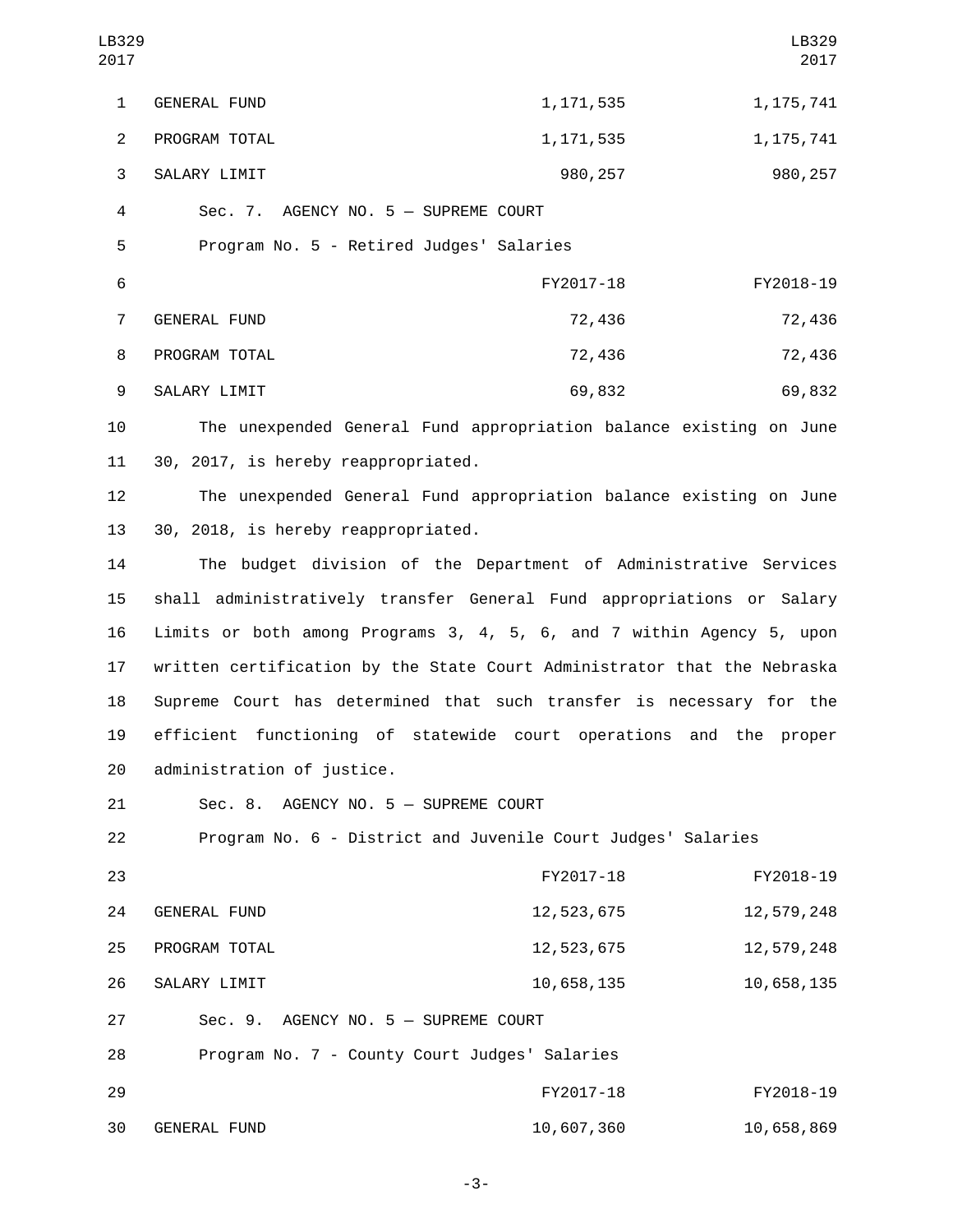| LB329<br>2017  |                                                      |            | LB329<br>2017 |
|----------------|------------------------------------------------------|------------|---------------|
| $\mathbf{1}$   | PROGRAM TOTAL                                        | 10,607,360 | 10,658,869    |
| $\overline{2}$ | SALARY LIMIT                                         | 8,977,082  | 8,977,082     |
| 3              | Sec. 10. AGENCY NO. 7 - GOVERNOR                     |            |               |
| 4              | Program No. 2 - Salary - Governor                    |            |               |
| 5              |                                                      | FY2017-18  | FY2018-19     |
| 6              | <b>GENERAL FUND</b>                                  | 147,947    | 149,076       |
| $\overline{7}$ | PROGRAM TOTAL                                        | 147,947    | 149,076       |
| 8              | SALARY LIMIT                                         | 105,000    | 105,000       |
| 9              | Sec. 11. AGENCY NO. 8 - LIEUTENANT GOVERNOR          |            |               |
| 10             | Program No. 8 - Salary - Lieutenant Governor         |            |               |
| 11             |                                                      | FY2017-18  | FY2018-19     |
| 12             | <b>GENERAL FUND</b>                                  | 112,506    | 113,635       |
| 13             | PROGRAM TOTAL                                        | 112,506    | 113,635       |
| 14             | SALARY LIMIT                                         | 75,000     | 75,000        |
| 15             | Sec. 12. AGENCY NO. 9 - SECRETARY OF STATE           |            |               |
| 16             | Program No. 9 - Salary - Secretary of State          |            |               |
| 17             |                                                      | FY2017-18  | FY2018-19     |
| 18             | <b>GENERAL FUND</b>                                  | 117,789    | 118,800       |
| 19             | PROGRAM TOTAL                                        | 117,789    | 118,800       |
| 20             | SALARY LIMIT                                         | 85,000     | 85,000        |
| 21             | Sec. 13. AGENCY NO. 10 - AUDITOR OF PUBLIC ACCOUNTS  |            |               |
| 22             | Program No. 10 - Salary - Auditor of Public Accounts |            |               |
| 23             |                                                      | FY2017-18  | FY2018-19     |
| 24             | GENERAL FUND                                         | 122,407    | 123,752       |
| 25             | PROGRAM TOTAL                                        | 122,407    | 123,752       |
| 26             | SALARY LIMIT                                         | 85,000     | 85,000        |
| 27             | Sec. 14. AGENCY NO. 11 - ATTORNEY GENERAL            |            |               |
| 28             | Program No. 11 - Attorney General's Salary           |            |               |
| 29             |                                                      | FY2017-18  | FY2018-19     |
| 30             | GENERAL FUND                                         | 134,482    | 135, 325      |

-4-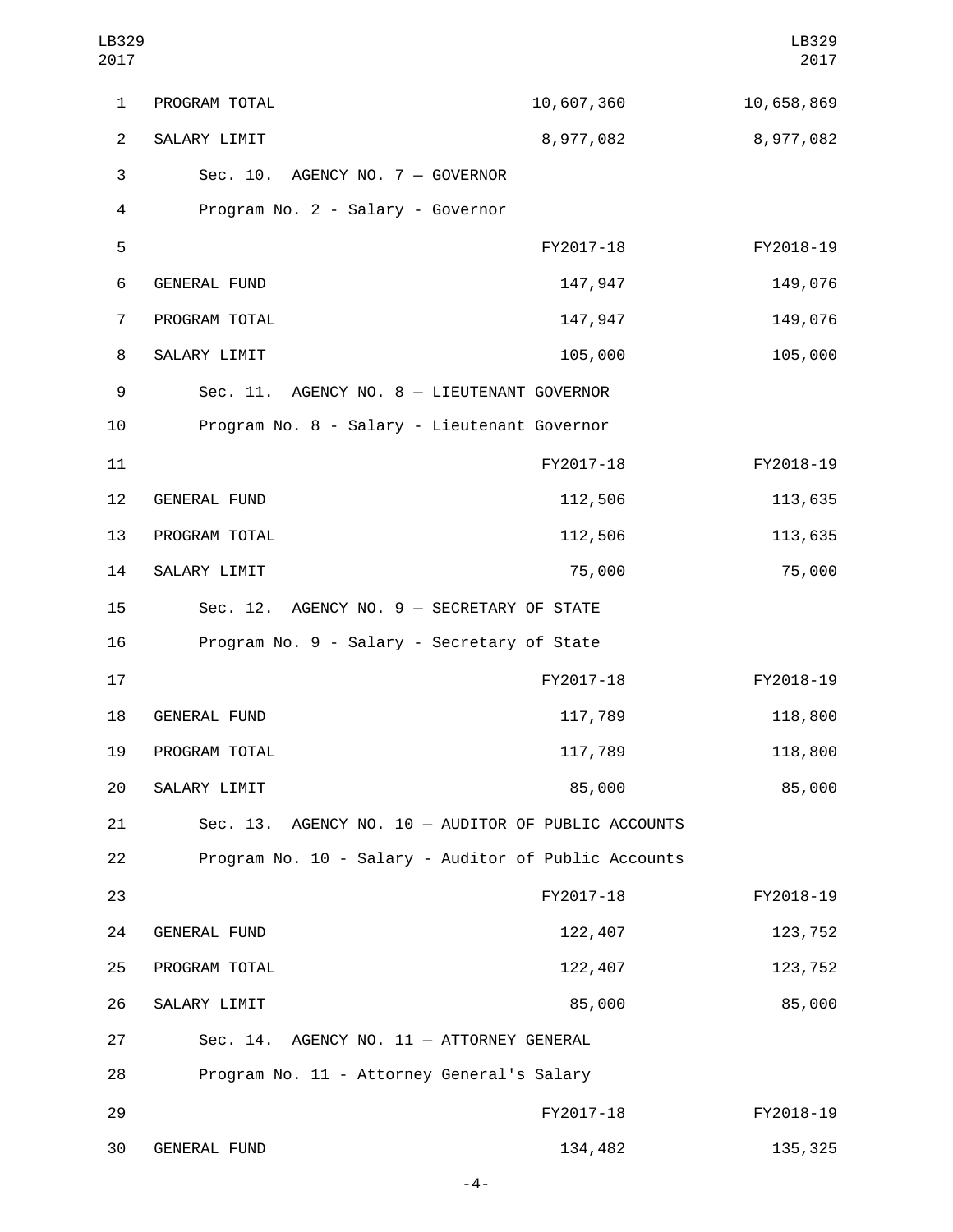| LB329<br>2017  |                                            |                                                                      | LB329<br>2017    |
|----------------|--------------------------------------------|----------------------------------------------------------------------|------------------|
| 1              | PROGRAM TOTAL                              | 134,482                                                              | 135, 325         |
| $\overline{2}$ | SALARY LIMIT                               | 95,000                                                               | 95,000           |
| 3              | Sec. 15. AGENCY NO. 12 - STATE TREASURER   |                                                                      |                  |
| 4              | Program No. 12 - Salary - State Treasurer  |                                                                      |                  |
| 5              |                                            | FY2017-18                                                            | FY2018-19        |
| 6              | GENERAL FUND                               | 115,628                                                              | 125,204          |
| $\overline{7}$ | PROGRAM TOTAL                              | 115,628                                                              | 125,204          |
| 8              | SALARY LIMIT                               | 85,000                                                               | 85,000           |
| 9              |                                            | Sec. 16. AGENCY NO. 14 - PUBLIC SERVICE COMMISSION                   |                  |
| 10             |                                            | Program No. 14 - Salaries of Public Service Commissioners            |                  |
| 11             |                                            | FY2017-18                                                            | FY2018-19        |
| 12             | GENERAL FUND                               | 489,916                                                              | 492,726          |
| 13             | PROGRAM TOTAL                              | 489,916                                                              | 492,726          |
| 14             | SALARY LIMIT                               | 375,000                                                              | 375,000          |
| 15             |                                            | Sec. 17. AGENCY NO. 15 - BOARD OF PARDONS AND BOARD OF PAROLE        |                  |
| 16             | Program No. 320 - Board of Parole Salaries |                                                                      |                  |
| 17             |                                            | FY2017-18                                                            | FY2018-19        |
| 18             | <b>GENERAL FUND</b>                        | 569,634                                                              | 576,337          |
| 19             | PROGRAM TOTAL                              | 569,634                                                              | 576,337          |
| 20             | SALARY LIMIT                               | 422,374                                                              | 426,440          |
| 21             | Sec. 18.                                   | AGENCY NO. 16 - DEPARTMENT OF REVENUE                                |                  |
| 22             | Program No. 13 - Salary - Tax Commissioner |                                                                      |                  |
| 23             |                                            | FY2017-18                                                            | FY2018-19        |
| 24             | <b>GENERAL FUND</b>                        | 210,335                                                              | 213, 351         |
| 25             | PROGRAM TOTAL                              | 210,335                                                              | 213, 351         |
| 26             | SALARY LIMIT                               | 162,686                                                              | 164,302          |
| 27             |                                            | It is the intent of the Legislature that if the appropriation or the |                  |
| 28             | limit<br>is<br>salary                      | insufficient in this<br>program to meet                              | anticipated      |
| 29             | expenditures,<br>the<br>Tax                | Commissioner<br>shall<br>request                                     | additional<br>an |

-5-

30 appropriation or a higher salary limit, or both, from the Legislature by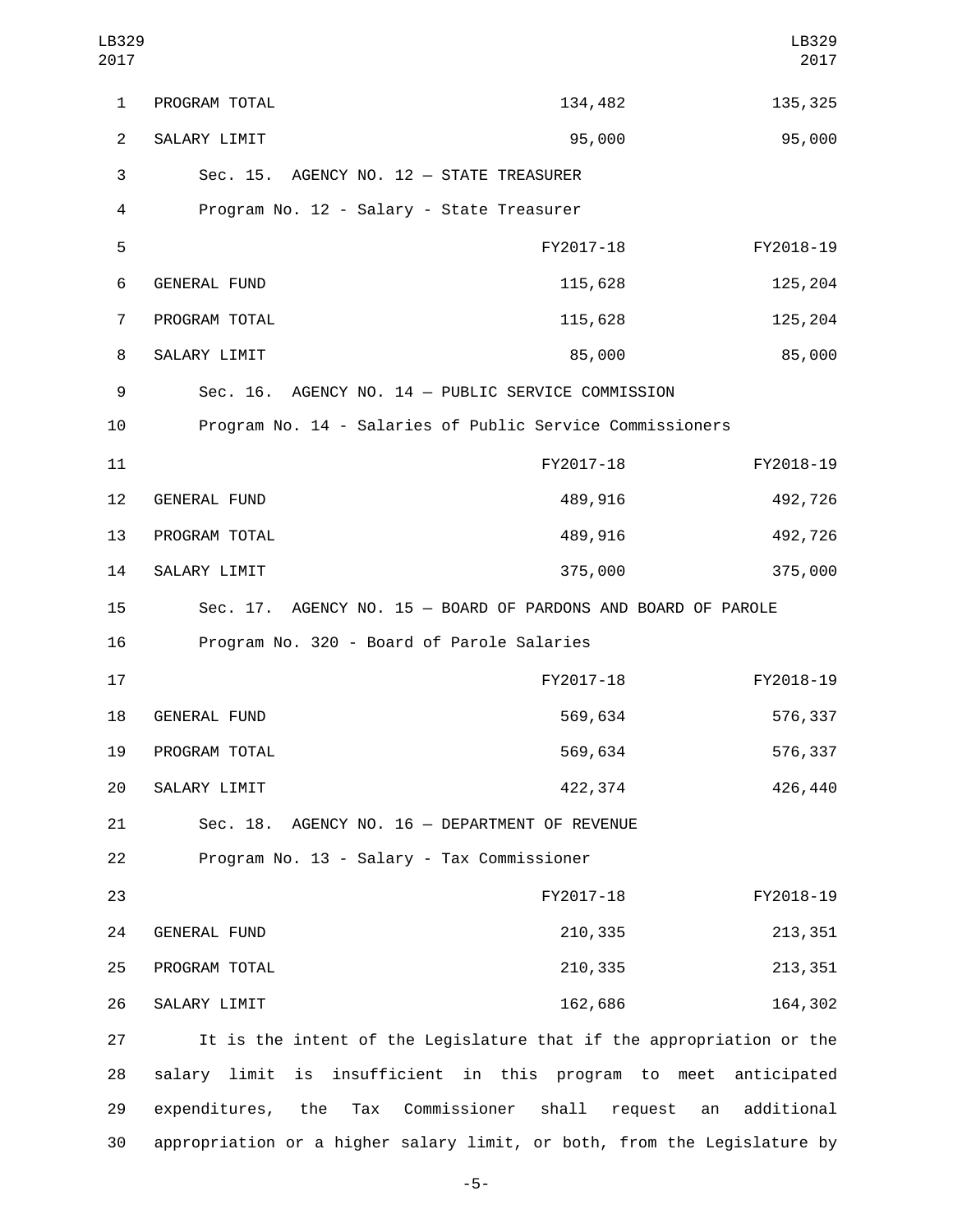| LB329<br>2017  | LB329<br>2017                                                                    |
|----------------|----------------------------------------------------------------------------------|
| $\mathbf{1}$   | the usual deficit process. The appropriation or the salary limit shall           |
| $\overline{2}$ | administratively increased solely by the<br>of<br>not<br>be<br>Department        |
| 3              | Administrative Services without legislative authorization.                       |
| 4              | Sec. 19. AGENCY NO. 37 - NEBRASKA WORKERS' COMPENSATION COURT                    |
| 5              | Program No. 526 - Judges' Salaries                                               |
| 6              | FY2017-18<br>FY2018-19                                                           |
| $\overline{7}$ | <b>CASH FUND</b><br>1,314,992<br>1,309,259                                       |
| 8              | PROGRAM TOTAL<br>1,314,992<br>1,309,259                                          |
| 9              | SALARY LIMIT<br>1, 113, 543<br>1, 113, 543                                       |
| 10             | Sec. 20. AGENCY NO. 37 - NEBRASKA WORKERS' COMPENSATION COURT                    |
| 11             | Program No. 635 - Retired and Acting Judges' Salaries                            |
| 12             | FY2017-18<br>FY2018-19                                                           |
| 13             | 55,267<br><b>CASH FUND</b><br>55,267                                             |
| 14             | 55,267<br>55,267<br>PROGRAM TOTAL                                                |
| 15             | SALARY LIMIT<br>51,339<br>51,339                                                 |
| 16             | Sec. 21. LIMITATION ON SALARIES, WAGES, AND PER DIEMS.                           |
| 17             | $(1)$ As used in this act:                                                       |
| 18             | total<br>expenditures for<br>(a)<br>SALARY<br>LIMIT<br>means<br>permanent<br>and |
| 19             | temporary salaries and per diems; and                                            |
| 20             | (b) Total expenditures for permanent and temporary salaries and per              |
| 21             | diems means all remuneration paid to employees treated as taxable                |
| 22             | compensation by the Internal Revenue Service or subject to social                |
| 23             | security coverage, specifically including payments accounted for as              |
| 24             | vacation, holidays, sick leave, military leave, funeral leave, maternity         |
| 25             | leave, administrative leave, compensatory time, deferred compensation, or        |
| 26             | any other similar form, and amounts withheld pursuant to law,<br>but             |
| 27             | excluding state contributions for social security, retirement,<br>and            |
| 28             | employee insurance plans.                                                        |

 (2) Total expenditures for permanent and temporary salaries and per diems are limited to the amount provided by law for constitutional 31 officers.

-6-